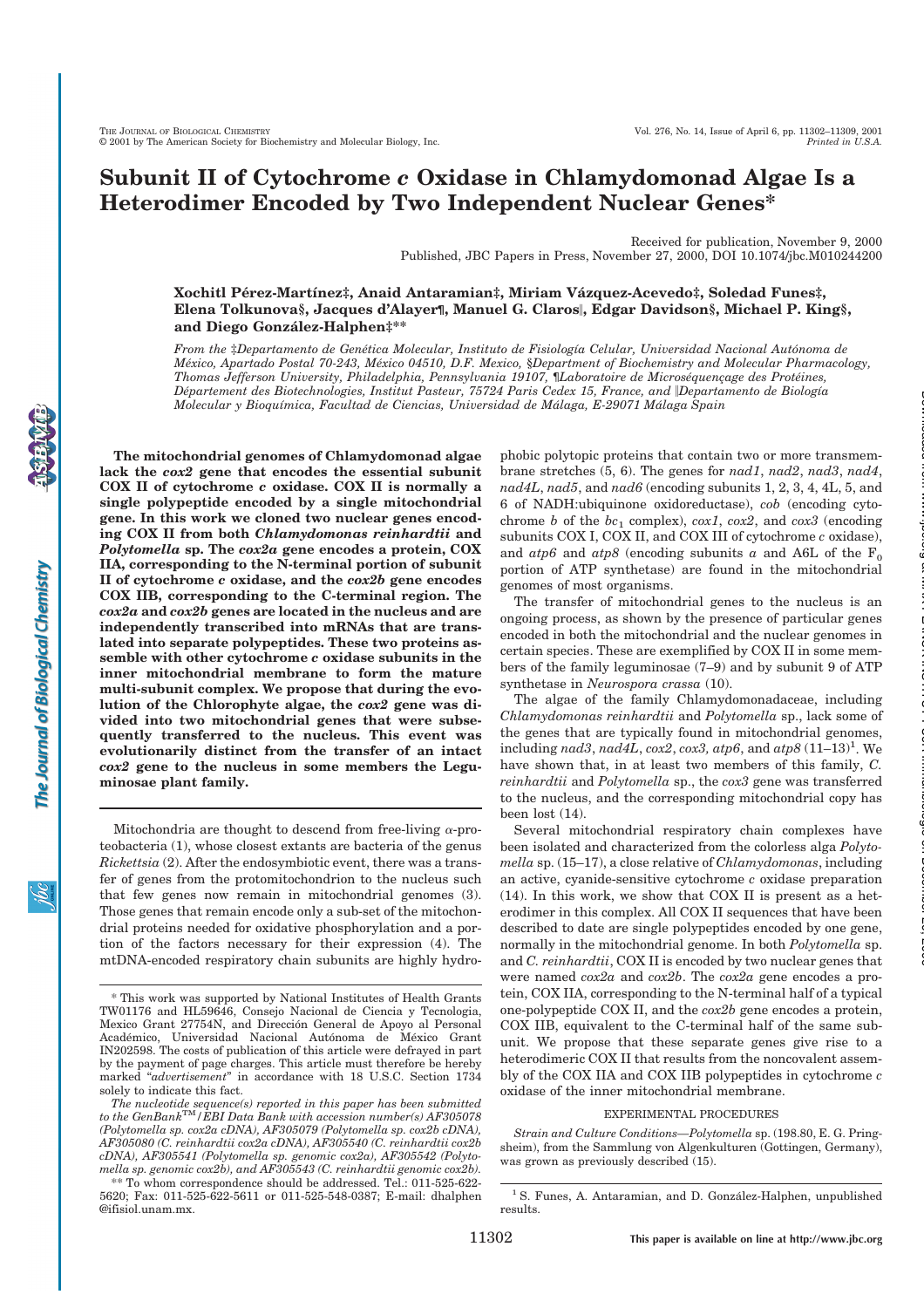at MAX PLANCK INSTITUT FUeR Immunbiologie on December 20, 2006 www.jbc.org Downloaded from

*Protein Analysis—*Cytochrome *c* oxidase from *Polytomella* sp. was obtained as previously described (14). Polyacrylamide gel electrophoresis was performed as in Schägger *et al.* (18) using 16% acrylamide gels. For tryptic digestion analysis, gels were stained with Amido Black, and the polypeptide of interest was excised from the gel. Polypeptides were isolated as previously described (15) for N-terminal sequencing. Aminoterminal Edman degradation was carried out on an Applied Biosystems Sequencer at the Laboratoire de Microséquençage des Protéines, Institut Pasteur, Paris, France. An 18.6-kDa polypeptide was isolated from polyacrylamide gels and subjected to tryptic and endolysin-C digestion and separation on DEAE-C14 and DEAE-C18 HPLC<sup>2</sup> columns. Peaks eluted from the columns were subjected to N-terminal sequence analysis.

*Nucleic Acids Preparation—*Total DNA and total RNA from *Polytomella* sp. and *C. reinhardtii* were isolated as previously described (14). PCR fragments were cloned into pMOS blue-T (Amersham Pharmacia Biotech) or pGEM-T easy (Promega). cDNA was prepared from  $1-2 \mu$ g of total RNA with Moloney murine leukemia virus reverse transcriptase (Promega) or Superscript II reverse transcriptase (Life Technologies). All standard molecular biology techniques were as described (19). Sequencing was carried out by the Kimmel Cancer Center DNA Sequencing Facility, Thomas Jefferson University, and at the Unidad de Biología Molecular, Instituto de Fisiología Celular, Universidad Nacional Autónoma de México.

*Cloning the cox2b Gene from Polytomella sp.—*A genomic *Polytomella* sp. *cox2b* fragment was amplified by PCR using two degenerate primers: F1  $(5'$ - CA(A/G) GA(C/T) AG(C/T) GC(C/T) AC(A/T) AG(C/T)  $CA(G/A)$   $GC(C/T)$   $CA(A/G)$   $G-3'$ ) based on internal sequence  $(QD-T)$ SATSQAQA) of COX II, and B1 (5'-TG (G/A)TT (C/T)AA (A/G)CG (A/ T)CC (A/T)GG (A/G)AT (A/G)GC (A/G)TC CAT-3!) based on the internal sequence MDAIPGRLNQ. The resulting 300-nt product was used to isolate genomic *cox2b* clones from a library of *Polytomella* DNA *Pst*I fragments of  $\sim$ 2 kilobases in length in pBluescript.

The *cox2b* cDNA sequence from *Polytomella* sp. was obtained by PCR and 5'-RACE (20) using primers based on the genomic sequence obtained above. A poly $dT$  tail was added to the  $5'$  end of the cDNA with a terminal transferase (Roche Molecular Biochemicals). The forward primer was oligo(dT)/adapter primer: 5'-GACTCGAGTCGACATC-GATTTTTTTTTTTTTTTTTTT-3', and the reverse primer (B2) was 5!-AGCTGTTTAAGACCATGACTTC-3!.

*Cloning the cox2a Gene from Polytomella sp.—*A *cox2a* cDNA fragment was amplified using the degenerate primers  $F2$  (5'-GA(G/A) GC(T/C) CC(T/C) GT(T/C) GC(T/C) TGG CAG CT(T/G) GG-3'), based on the N-terminal protein sequence EAPVAWQLG, and B3 (5'-CCA (A) G)TA CCA CTG (A/G)TG (A/G/T)CC (A/G)AT (A/G)GC C-3'), based on the internal conserved sequence KAIGHQWYW. Nested PCR was done with degenerate primers F3 (5'-CAG GA(T/C) TC(T/C) GC(T/C) AC(T/C) TC(T/C) CAG GC(T/C) CAG G-3'), based on the N-terminal sequence of the protein QDSATSQAQA and B4 (5'-GA(A/G) TA(A/G) AG(A/G)  $AG(A/G)$   $GC(A/G)$   $AA(A/G)$  $GA(A/G)$   $GG-3'$ ), based on the internal conserved sequence PSFALLYS. For 3'-end cDNA cloning, oligo(dT)/adapter primer and primer F4 (5'-TCCTCTACCACATCGCCACCC-3') were used. For nested PCR, adapter (5'-GACTCGAGTCGACATCGA-3') and primer F5 (5'-ACTACACTAAGCAAGCTCTCCCTG-3') were used. For 5'-RACE, primers B5 (5'-TCAGGGAGAGCTTGCTTAGTG-TAG-3'), with oligo(dT)/adapter primer, and B6 (5'-TTGGTGGCGAT-GTGGTAGAGG-3'), with adapter for nested PCR, were used. Primers F6 (5'-AATGCTCGCCCAGCGTATC-3') and B7 (5'-AAACCTTCACA-CACCCATAGGC-3'), derived from the 5'- and 3'-RACE products, were used to amplify the full-length cDNA of the *cox2a* gene. The genomic sequence of the *Polytomella* sp. *cox2a* gene was obtained by PCR amplification of total *Polytomella* sp. DNA with the same primers.

*Cloning the cox2a and cox2b Genes of C. reinhardtii—*The cDNAs for *cox2a* and *cox2b* were obtained by screening a *C. reinhardtii* cDNA library in  $\lambda$ gt10 (21) using the *Polytomella* sp. *cox2a* cDNA or *cox2b* genomic DNA as probes. A total of 17 positive clones were obtained from  $5 \times 10^4$  plaque-forming units screened. PCR using two primers based on Agt10 sequences was used to identify the positive clones with the largest inserts. Phage DNA from these clones was isolated with the Qiagen Lambda mini kit. The 5' end of the  $cox2a$  cDNA was completed by RACE using primers based on the cDNA sequence obtained.

A bacterial artificial chromosome clone containing *cox2b* was obtained from a BAC genomic library from *C. reinhardtii* (22) by Genome Systems using the *C. reinhardtii cox2b* cDNA obtained above. BAC DNA was sequenced directly using internal primers.

*Protein Sequence Analysis—*Mitochondrial targeting sequences were analyzed using MitoProt II (23, 24). The same program was used to calculate the segments with high local hydrophobicity  $(<\text{H}>$ ) in a distance comprising 13 to 17 residues. The *meso*H was determined by scanning each sequence for a maximum average hydrophobicity measured in windows from 60 to 80 residues and averaging the values (24). More hydrophobicity scales were included to reduce the possibility of bias. Protein transmembrane stretches were predicted using the program TodPred II (25). Three-dimensional structure modeling was carried out using SWISS-MODEL (26).

*Data Base Accession Numbers—*The nucleotide sequences are in the  $\text{DDBJ/EMBL/GenBank}^{\text{\tiny{TM}}}$  nucleotide sequence data base under the accession numbers AF305078 (*Polytomella* sp. *cox2a* cDNA), AF305079 (*Polytomella* sp. *cox2b* cDNA), AF305080 (*C. reinhardtii cox2a* cDNA), AF305540 (*C. reinhardtii cox2b* cDNA)*,* AF305541 (*Polytomella* sp. genomic *cox2a*), AF305542 (*Polytomella* sp. genomic *cox2b*), and AF305543 (*C. reinhardtii* genomic *cox2b*)*.*

#### RESULTS

*Subunit II Is Present in the Cytochrome c Oxidase Complex from Polytomella sp.—*An active cytochrome *c* oxidase from *Polytomella* sp. was isolated as previously described (14). The four largest polypeptides with apparent molecular masses of 54.6, 29.6, 18.6, and 14.5 kDa were subjected to Edman degradation. The 54.6-kDa polypeptide, not susceptible to Edman degradation, was identified as subunit I of cytochrome *c* oxidase (COX I) since its mass was similar to that predicted for the mitochondrial *cox1* gene sequence (54,781 Da (27)). The 29.6 kDa polypeptide (N-terminal sequence: SSDAGHHL-SPRERYLV) was previously identified as subunit III (14). The N-terminal sequence of the 14.5-kDa polypeptide, DANSSELV-LEPTRKYKAGLATRELW, did not show similarity with any sequences in GenBank<sup>TM</sup>.

The N-terminal sequence of the 18.6-kDa polypeptide, EAPVAWQLGFQDSATSQAQA, was similar to COX II from other species, allowing identification of this polypeptide as COX II. A second sequence, MDAIPGR(R/L)NQIWLTINREG, was obtained during the Edman degradation of the 18.6-kDa polypeptide region at a yield of less than 50% that of the yield of the first sequence. This sequence also was similar to COX II from other species and was identified as an internal fragment of COX II that was obtained after partial cleavage of the protein during Edman degradation.

*Cloning of the cox2b Gene from Polytomella sp. and C. reinhardtii—*On the basis of the primary amino acid sequences obtained for COX II, two degenerate oligodeoxynucleotide primers were designed. Using these primers, a PCR amplification product of 300 nt was obtained using total DNA from *Polytomella* sp. as a template. This PCR product encoded the C-terminal portion of the *cox2* gene but lacked the region that encodes the N-terminal sequence of COX II. The absence of an N-terminal sequence was attributed to nonspecific annealing of the primer based on the N-terminal amino acid sequence.

The 300-nt *cox2* gene fragment hybridized to a 2-kilobase *Pst*I fragment of *Polytomella* sp. total DNA in Southern analyses. To obtain a full-length gene, a mini-library was constructed from *PstI* fragments of  $\sim$ 2 kilobases, and a positive clone was isolated and sequenced. This genomic sequence contained a 462-nt open reading frame that encoded a 153-amino acid protein homologous to the C terminus of COX II. The gene was named *cox2b*. There was no open reading frame corresponding to the N-terminal portion of COX II in the 960 nt preceding the 462-nt open reading frame.

Using primers based on the genomic sequence, a portion of a cDNA corresponding to the *cox2b* open reading frame was

<sup>&</sup>lt;sup>2</sup> The abbreviations used are: HPLC, high precision liquid chromatography; *meso*H mesohydrophobicity; mtDNA mitochondrial DNA; nt, nucleotide(s); PCR, polymerase chain reaction;  $\langle H \rangle$ , maximum local hydrophobicity of a sequence segment;  $\mu$ H, hydrophobic moment; RACE, rapid amplification of cDNA ends; BAC, bacterial artificial chromosome.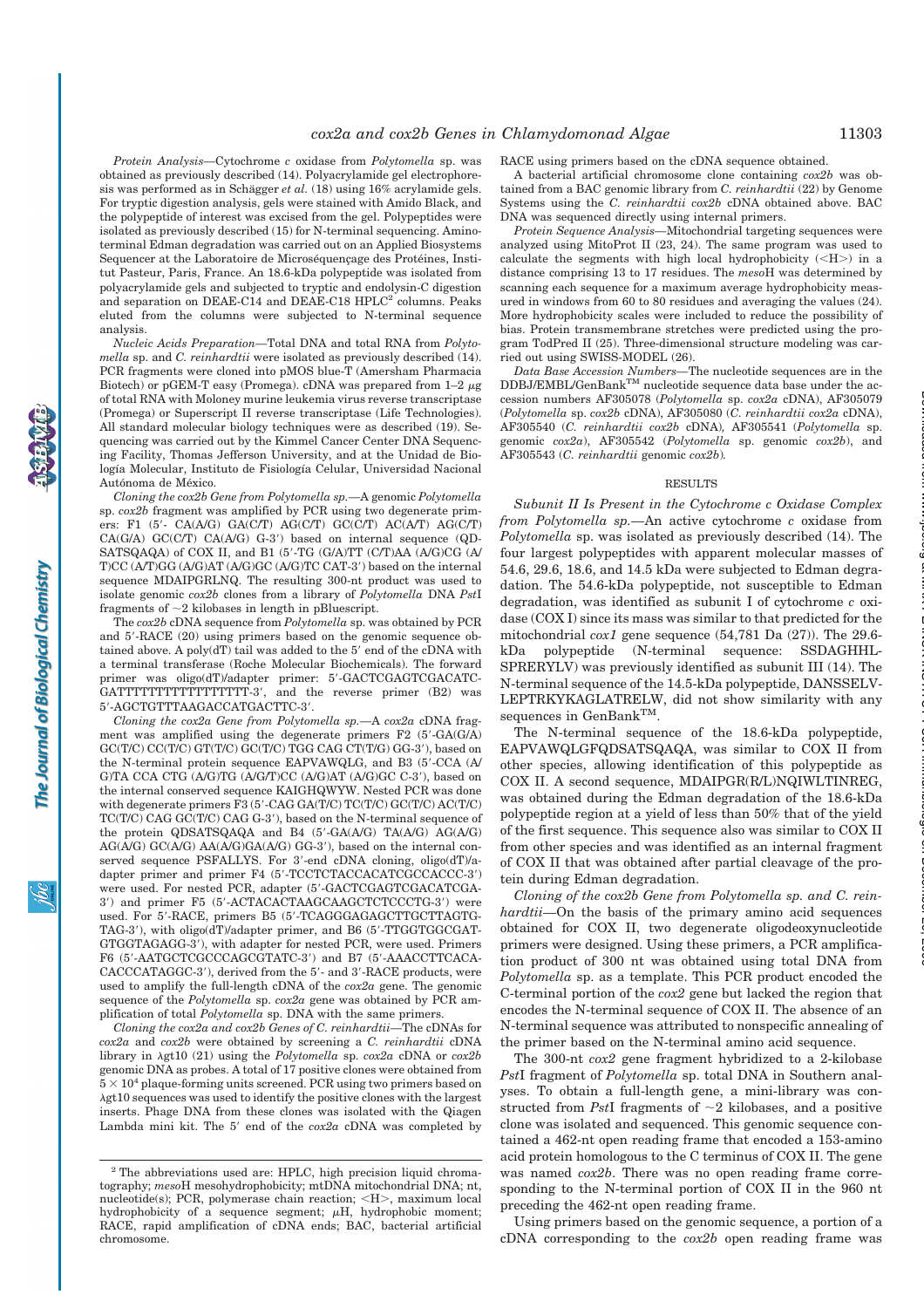11304 *cox2a and cox2b Genes in Chlamydomonad Algae*



FIG. 1. **Organization of the cox2a and cox2b genes of Chlamydomonad** *algae.* The coding regions of *cox2a* and *cox2b* cDNAs from *Polytomella* sp. and *C. reinhardtii* are indicated by a *box*. The regions that are conserved with other COX II proteins are *white*, the putative mitochondrial-targeting sequences are *striped*, and the highly charged sequences unique to the Chlamydomonad *cox2* genes are *stippled*. Nontranslated regions are shown as a *black line*. Putative polyadenylation signals are indicated as *vertical black bars*. The locations of the highly conserved COX II sequences GRQWYWSY and GQCSE(I/L)CG are indicated above the boxes. The single *cox2* mitochondrial gene of *P. wickerhamii,* representing a canonical *cox2* gene, is included for comparison.

amplified from *Polytomella* sp. total RNA using reverse transcription-PCR. The remainder of the 5'-cDNA sequence was obtained by 5'-RACE. The full-length cDNA obtained contained a 65-nt 5'-untranslated region and a 462-nt open reading frame identical to that of the genomic clone. This showed that this gene encoded only the C-terminal portion of COX II and did not contain introns. The overall organization of the *cox2b* gene is shown in Fig. 1. The predicted protein contained the MDAIPGRLNQIWLTINREG internal sequence that was obtained from direct protein sequencing as well as the sequence GQCSEICG known to be the COX II binding site for binuclear copper (28). The major N-terminal sequence of COX II, determined by Edman degradation, was not present in the deduced protein sequence. The N-terminal 43 amino acids lacked homology to any COX II proteins. The remaining sequence was homologous with the C-terminal half of many COX II proteins. The highest similarity was with COX II from the alga *Prototheca wickerhamii* (29). Altogether, these data suggested that the *cox2* gene had been split into two genes in *Polytomella* sp.

The PCR amplification product of the *cox2b* gene of *Polyto* $mella$  sp. was also used to isolate a  $cox2b$  cDNA from a  $\lambda g t10$ cDNA library of *C. reinhardtii*. A comparison of this *cox2b* cDNA with the genomic sequence (see below) showed that this *cox2b* cDNA sequence lacked the first four codons of the *cox2b* gene and a 5'-untranslated region. It exhibited 85% identity with the *Polytomella* sp. *cox2b* (Fig. 2). The *cox2b* cDNA from *C. reinhardtii* was used to isolate *cox2b* from a *C. reinhardtii* BAC genomic library. The genomic *cox2b* sequence contained the complete coding region and was identical to the cDNA except for the presence of one intron of 187 nt, located 21 nucleotides upstream of the stop codon. There was no open reading frame encoding a known protein in the 1.7 kilobases preceding the start codon for the *C. reinhardtii cox2b* gene. The predicted COX IIB protein was 153 amino acids long and was 85% identical and 92% similar to COX IIB of *Polytomella* sp. Both *C. reinhardtii* and *Polytomella* sp. are therefore likely to use two genes to code for COX II.

*Cloning the cox2a Gene from Polytomella sp. and C. reinhardtii—*To clone the gene that encoded the N-terminal region of COX II, nested PCR was performed with primers derived from the major N-terminal sequence obtained from the protein, and internal sequences (KAIGHQWYW and PSFALLYS) were conserved among COX II proteins. Using *Polytomella* sp. cDNA as a template, a 250-nt PCR product was obtained that exhibited similarity with other *cox2* genes. The full-length cDNA, obtained using 5'- and 3'-RACE (Fig. 1), contained an open reading frame of 816 nt predicted to encode a protein of 271 amino acids including the sequence EAPVAWQLGF determined for the N terminus of the 18.6-kDa polypeptide. This gene was named *cox2a*, since it encoded the N-terminal portion of the COX II protein (COX IIA).

The N terminus of the mature *Polytomella* sp. COX IIA protein, derived from direct sequencing, corresponded to Glu-131 of the predicted sequence, indicating that this protein contains a mitochondrial targeting sequence of 130 amino acids. The mature protein is predicted to be 141 amino acids long and to contain two putative transmembrane stretches, from Ile-28 to Thr-48 and from Val-69 to Leu-89, and the highly conserved sequence GRQWYWSY present in all sequences of COX II subunits known to date (Fig. 2). The sequence from Glu-131 to Glu-246 was homologous with the N-terminal portion of many COX II proteins. This sequence was most similar to COX II from the alga *P. wickerhamii*. The COX IIA protein contained a C-terminal 20-amino acid region, lacking similarity to conventional COX II proteins, that had a high density of charged amino acids.

Primers corresponding to the 5' and 3' ends of the  $cox2a$ cDNA sequence of *Polytomella* sp. were used to amplify a portion of the *cox2a* nuclear gene from total DNA. This 1773-nt PCR product was cloned and sequenced. The genomic *cox2a* gene contained 6 introns, ranging in size from 84 to 136 nt.

The *Polytomella* sp. *cox2a* cDNA was used to isolate a partial cDNA clone of *cox2a* from a *C. reinhardtii* cDNA library. The complete sequence of *C. reinhardtii cox2a* was obtained by 5!-RACE (Fig. 1). The *C. reinhardtii cox2a* cDNA contained a 5'- untranslated region of 30 nt, an open reading frame of 855 nt, encoding a protein of 284 amino acids, and a 3'-untranslated region of 201 nt. The predicted *C. reinhardtii* COX IIA mature polypeptide exhibited 72% identity and 81% similarity with the sequence predicted for the COX IIA protein from *Polytomella* sp. (Fig. 2). The gene sequence predicts an extension of 21 residues at the C-terminal end that lacked homology to COX II proteins but that was highly similar to the extension predicted by the *cox2a* gene from *Polytomella* sp.

*The cox2a and cox2b Genes of Polytomella sp. and C. reinhardtii Are Nuclear-localized, Single-copy Genes—*The nuclear location of both *cox2a* and *cox2b* was confirmed by Southern analysis. After electrophoresis of *Polytomella* sp. total DNA through agarose gels, the mtDNA was detected as a discrete band below the bulk of the nuclear DNA (Fig. 3*A*, *left panel*). This was confirmed with a *cox1* gene probe (27) that hybridized with the mtDNA and a  $\beta$ -tubulin gene probe (30) that hybridized with the nuclear DNA (Fig. 3*A*, *left panel*). The *cox2a* and *cox2b* genes of *Polytomella* sp. hybridized with the major DNA fraction and not with the mtDNA band, confirming their nuclear localization. A similar analysis was carried out with total DNA from *C. reinhardtii* using a *cox1* gene probe that hybridized with the mtDNA (31) and a cytochrome *c* gene probe (32) that hybridized with the nuclear DNA (Fig. 3*A*, *left panel*). Those results confirmed that the *cox2a* and *cox2b* genes were also nuclear-encoded in *C. reinhardtii*.

To determine whether *cox2a* and *cox2b* were present as single-copy genes in the genomes of *Polytomella* sp. and *C. rein-*

 $\mathscr{B}$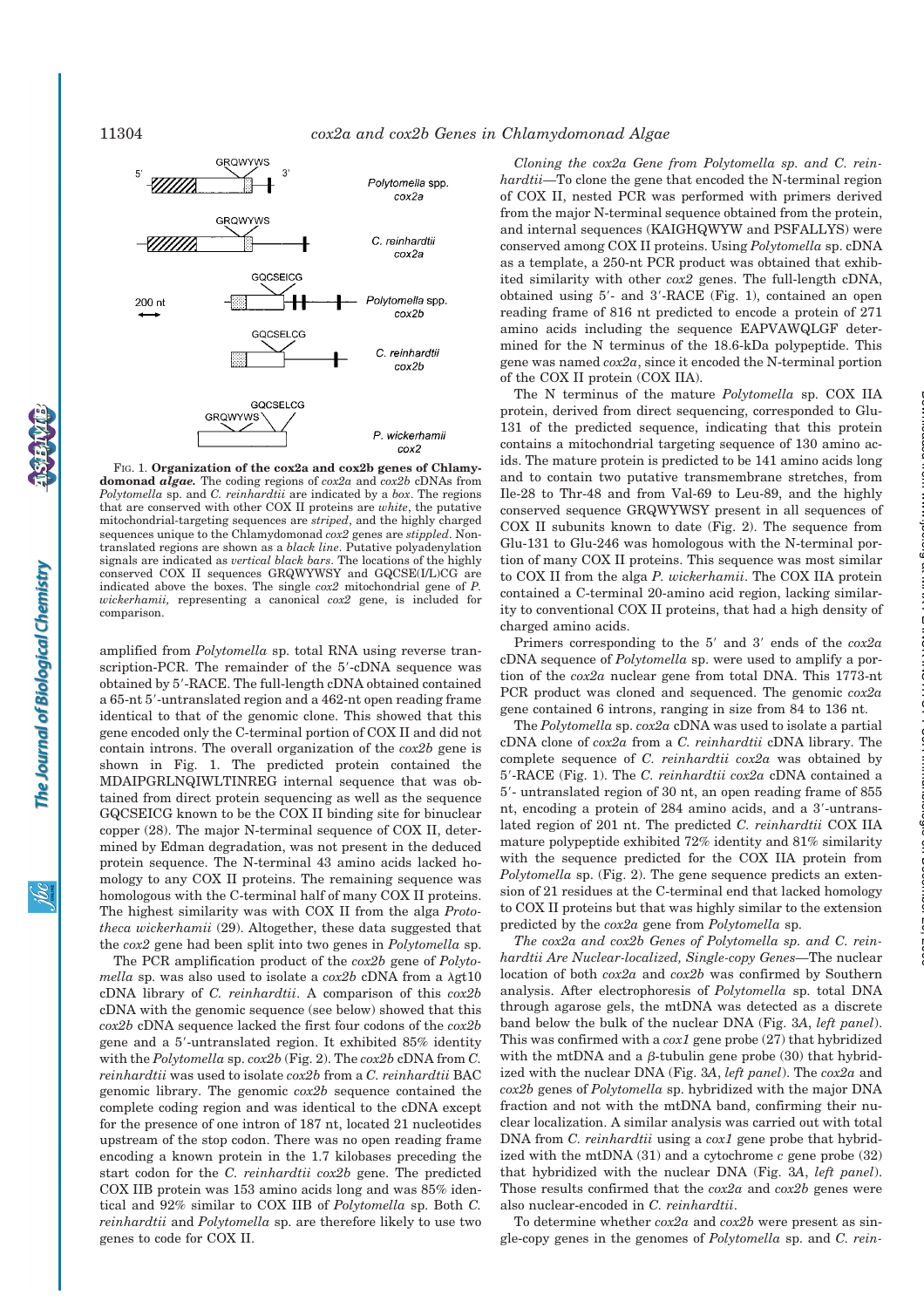# *cox2a and cox2b Genes in Chlamydomonad Algae* 11305

| Cr<br>$_{\it{Ps}}$<br>So<br>Pw<br>Vu | MLRQSGLSANKLFCSNLLQSQQKEGNKLVWNAMLFSSKAEGSAVQQVVASEGVAQAVPQF 60<br>MLAQRISSGNSLQCG-----------KYMWNAAQMGSKNIATVSETVQASTAAPEVGAQF 49<br>----MPNIGSEGF 9          |     |
|--------------------------------------|----------------------------------------------------------------------------------------------------------------------------------------------------------------|-----|
| cr<br>Ps                             | $* + * * * *$<br>$* *$<br>SSEAAAALAAKRRGLIGSGMSLAPSKPFAARGLTSAAKPAAAAAAGAAEAAQPADKYAGL 120<br>SFKEASAMASKKQNVVGSGLSLASRQTFSG-SFAASAPSGARAIATQAEAKAQTETSS-I 107 |     |
| So                                   | --------------------------------                                                                                                                               |     |
| Pw                                   |                                                                                                                                                                |     |
| Vu                                   | AFSSFLSTVNKNSRMIN------------------FSSCLKTPVKPEQIAANPVILKMT 50<br>$\star$                                                                                      |     |
|                                      | $:$ ** $**$                                                                                                                                                    |     |
| cr                                   | KKVLKAAAALAAALGLTTTTAAADSPQPWQLLFQDTATSTAQAMIDLHHDIFFFLITVVT 180                                                                                               |     |
| $_{Ps}$                              | KKFIKAAAAVVAALGLTAGTASAEAPVAWQLGFQDSATSQAQAAFDLHHDIFFFLLNTVV 167                                                                                               |     |
| So                                   | ----------MISMVWNMCNVRADAPMAWQKLFQDPATSNMEGIVDLHADICFFLIVILV 50                                                                                                |     |
| Pw                                   | ------MKFLLFAYALIPFVSFSDAPEAWQIGFQDPATPIMQGLIDLHHDIQFFLIAVLV 54                                                                                                |     |
| Vu                                   | TELEKIPRALRWMCGGFPAIALCDAPEPWQLGFQDAATPIMQGIMDLHHDIFFFLVQILV 110                                                                                               |     |
|                                      | $\star$<br>$\ddot{\phantom{a}}$<br><b>. * ** *** **</b><br>*** ** ***:                                                                                         |     |
| cr                                   | LVFYMMFQIITKFHYSKVLKPEKLTHHTTMEVIWTIIPTLIVVMIAIPSLTLIYSLDQHT 240                                                                                               |     |
| Ps                                   | LVFYFLYHIATKFHYTKQALPEKLTHHTAIEVIWTVIPTIIVVLIAIPSLTLVYAIDSHN 227                                                                                               |     |
| So                                   | LVLWLGARILVSFHHNLQPVPERFNHHTSLELVWAILPSVIVTLIALPSLSLVYTYDDLV 110                                                                                               |     |
| Pw                                   | FVVWMVSRALYLFHYTRNPLPEKIIHGTLIEIVWTITPSLILIFIAVPSFALLYSLD-EV 113                                                                                               |     |
| Vu                                   | FVLWVLSRALWCFRSKISPIPQRIVHGTTIEILWTILPSIILMFIAIPSFTLLYSMDDVV 170                                                                                               |     |
|                                      | $\star$ $\cdot$<br>* do * * d*do* do*do*d<br>$***$ : * *<br>$* : *$                                                                                            |     |
| cr                                   |                                                                                                                                                                |     |
| Ps                                   | ERPGLTVKIIGRQWYWSYEMHDHLQHKLL-DPDRLVGIAEKALVKMSESKDQLKEKLKAD<br>DKPGLTVKVIGRQWYWSYEMHDHLQHKLL-DADRLVAIAEKTITKMSDAKDQLKEQLKAS                                   | 299 |
| So                                   | SKPALTVKVTGRQWYWSYAMNEHVQMNLSQQAKDLLLQS ------<br>---------------                                                                                              | 286 |
| Pw                                   | VDPAVTIKAIGHQWYWSYEYSDY-----------------------SIADDQ-------                                                                                                    | 149 |
| Vu                                   | VDPAITIKAIGHQWYWSYEYSDY------------------------NNSDEQ------- 199                                                                                               | 142 |
|                                      | * **** * ******<br><br>$\star$ :<br>** : ***                                                                                                                   |     |
|                                      |                                                                                                                                                                |     |
| $_{cr}$                              | PSFRAELKDRIKNALLSKVPASVPISYNFDSYMLT--EVQPGQLRVLEVDERLVLPTNTL 357                                                                                               |     |
| Ps                                   | PSFRAELKDKLKAALLSKVPASQPIQYNFDSYMVT--DVQPGQLRMLEVDERLVLPTNTL 344                                                                                               |     |
| So                                   |                                                                                                                                                                |     |
| Pw<br>Vu                             | ---------------------SIAFDSYMIPDDDLELGQYRLLEVDNRVVVPVDTH 177                                                                                                   |     |
|                                      | ---------------------SLAFDSYMVPEDDLELGQLRLLEVDNRVVVPAKTH 234<br>********* :* ********* ** *****: :*:: ** * **** *:*:* *                                        |     |
|                                      |                                                                                                                                                                |     |
| $\emph{cr}$                          | IRLLVTASDVLHSWAVPALGVKMDAVPGRLNQVWMSINREGVFYGQCSELCGANHSFMPI 417                                                                                               |     |
| P <sub>S</sub>                       | VRLLVTASDVIHSWAVPSLGIKMDAIPGRLNQIWLTINREGVFYGQCSEICGANHSFMPI 404                                                                                               |     |
| So                                   |                                                                                                                                                                |     |
| Pw                                   | IRVIITAADVLHSWAIPSLGVKCDAVPGRLNQIPMFIKREGVFYGQCSELCGTNHAFMPI 237                                                                                               |     |
| Vu                                   | LRVLITSADVLHSWAVPSLGVKCDAVPGRLNQISTFIQREGVYYGQCSEICGTNHAFMPI 294                                                                                               |     |
|                                      |                                                                                                                                                                |     |
| Cr                                   | VVEAISPROFLTEYVKKWIS- 437                                                                                                                                      |     |
| Ps                                   | VVEAISPRAFLTEYVKKWIQ- 424                                                                                                                                      |     |
| So                                   | ---------------------                                                                                                                                          |     |
| Pw                                   | VVEAVSLENYISWVSNKLEEL 258                                                                                                                                      |     |
| Vu                                   | VVEAVSTKDYGSWVSNQIQ -- 313                                                                                                                                     |     |
|                                      | **** · * ·                                                                                                                                                     |     |

FIG. 2. Sequence comparison of COX II. COX IIA. and COX IIB polypeptides. Shown are the sequences of COX II of P. wickerhamii (Pw). Vigna unguiculata  $(Vu)$ , and S. obliquus (So). Also shown are COX IIA and COX IIB of C. reinhardtii  $(\hat{C}r)$ , and Polytomella sp. (Ps). A black bar indicates the end of the COX IIA protein of *C. reinhardtii* and *Polytomella* sp. and the N terminus of the COX IIB protein. An *asterisk* denotes an identical amino acid, and a *colon* indicates a similar amino acid. The 20-amino acid extension at their C terminus of COX IIA and the 42-amino acid extension at the N terminus of COX IIB are *boxed*. These unique extensions of COX IIA and COX IIB are hypothesized to interact for the assembly of the two COX II subunits in the cytochrome *c* oxidase complex. The putative transmembrane stretches are indicated within *gray boxes*. The *black triangle* indicates the N terminus of the mature COX IIA that was determined for *Polytomella* sp. The highly conserved COX II regions G(R/H)QWYWSY present within COX IIA and GQCSE(I/L)CG present within COX IIB are *underlined*. *Numbers* indicate the last amino acid for each protein.

*hardtii*, additional Southern blot analyses were performed. Single hybridization bands were obtained for the *cox2a* and *cox2b* genes of *Polytomella* sp. and *C. reinhardtii* with several restriction enzymes (Fig. 3, *panel B* and data not shown). This suggested that both genes were present in only one copy in their respective genomes.

The expression of *cox2a* and *cox2b* of *Polytomella* sp. and *C. reinhardtii* was examined by Northern analyses. Probes derived from the *cox2a* and *cox2b* genes hybridized to independent transcripts of sizes consistent with the corresponding cDNA sequences for both algae (Fig. 3, *panel C*). The presence of a larger, mature transcript that could suggest a transpliced product was not observed in any case. The *cox2b* gene of *Polytomella* sp. exhibited a double band. Since the genomic sequence of this *cox2b* gene contained three putative polyadenylation sites in the 3'-noncoding region, it is possible that these bands correspond to mRNAs that have different sites of polyadenylation.

There is a significant bias in codon usage in these genera of algae (30), and this bias differs between mitochondrial and nuclear genes (14). Analysis of the codon usage for the *cox2a* and *cox2b* genes of *Polytomella* sp. and *C. reinhardtii* indicated that the codon usage was consistent with their nuclear localization (data not shown). In addition, the conserved poly-

at MAX PLANCK INSTITUT FUeR Immunbiologie on December 20, 2006 www.jbc.org Downloaded from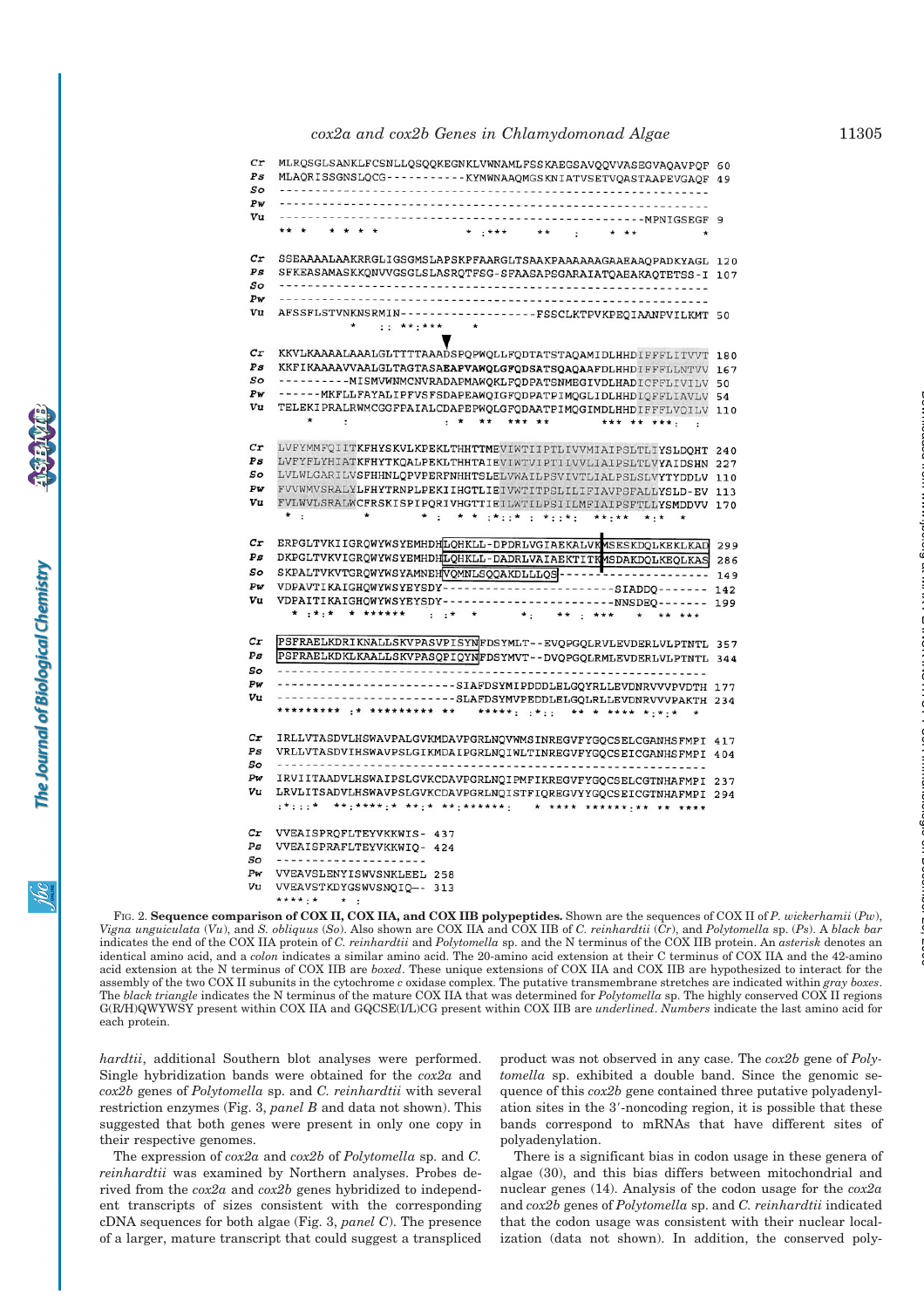

FIG. 3. **The** *cox2a* **and** *cox2b* **genes are single-copy, nuclearlocalized, and functionally expressed in Chlamydomonad algae.** A, nuclear localization of the  $cox2a$  and  $cox2b$  genes. Thirty  $\mu$ g of total DNA from *Polytomella* sp. (*left panel*) or *C. reinhardtii* (*right panel*) was electrophoresed through a 0.7% agarose gel. The first *lanes* (DNA) of both *panels* are photographs of the ethidium bromide-stained sample after electrophoresis. The positions of the nuclear DNA (*nu*) and mtDNA (*mt*) are shown by *arrows*. The remaining *lanes* show autoradiograms after Southern analysis. The *left panel* shows *Polytomella* sp. DNA hybridized with probes for mtDNA-encoded *Polytomella* sp. *cox1* (second *lane*), nuclear DNA-encoded *Polytomella agilis* β-tubulin (*TubB1*, third *lane*), and *Polytomella* sp. *cox2a* (fourth *lane*) and *cox2b* (*cox2b*, fifth *lane*) genes. The *right panel* shows Southern analyses of the *C. reinhardtii* DNA hybridized with mtDNA-encoded *C. reinhardtii cox1* (second *lane*), nuclear DNA-encoded cytochrome *c* of *C. reinhardtii* (*Cyc*, third *lane*), and *C. reinhardtii cox2a* (fourth *lane*) and *cox2b* (*cox2b*, fifth *lane*) genes. *B*, *cox2a* and *cox 2b* are single-copy genes. Total DNA from *Polytomella* sp. (*left*) was digested with *Eco*RV (*lane1*) or *Pvu*II (*lane 2*) for *cox2a* and *Eco*RV (*lane1*) or *Eco*RI (*lane 2*) for *cox2b*. Total DNA from *C. reinhardtii* (*right*) was digested with *Kpn*I (*lane1*) or *Xba*I (*lane2*) for *cox2a* and *Kpn*I (*lane 1*) or *Hin*dIII (*lane2*) for *cox2b.* Shown are autoradiograms of the Southern blot analyses of the restricted DNAs hybridized with probes for *cox2a* or *cox2b*. *C*, Northern blot analysis. Shown are autoradiograms of Northern blots of total RNA isolated from *Polytomella* sp. (*left*) or *C. reinhardtii* (*right*) hybridized with probes specific for *cox2a* and *cox2b* genes from *Polytomella* sp. and *C. reinhardtii*. The sizes calculated for the hybridizing RNAs are indicated to the left of the autoradiograms. *bp*, base pairs.

# adenylation signals TGTAA (33), present in the vast majority of nuclear genes in the Chlamydomonad family, were present at the 3' ends of the cDNA sequences of  $cox2a$  and  $cox2b$  for both algae.

*Two COX II Polypeptides Are Present in Polytomella sp. Cytochrome c Oxidase—*Since the primary protein sequences derived from the 18.6-kDa region of a polyacrylamide gel corresponded to the predicted amino acid sequences of both COX IIA and COX IIB from *Polytomella* sp., it is likely that this region of the gel contained both subunits. To confirm that *Polytomella* sp. contained two independent COX II polypeptides, the purified cytochrome *c* oxidase complex of this alga was subjected to matrix-assisted laser desorption-time of flight mass spectrometry analysis. The complex contained two major TABLE I

*Mass spectrometry analysis of the tryptic fragments obtained from the COX IIB subunit of Polytomella sp*

The experimental values were obtained by matrix-assisted laser desorption-time of flight mass spectrometry analysis of tryptic digestion fragments of COX IIB purified by reverse transcription-HPLC from isolated cytochrome *c* oxidase. These masses are compared with the predicted molecular masses for the tryptic fragments from the *cox2b* gene product.

| Sequence of the tryptic peptide | Theoretical<br>molecular mass | Experimental<br>molecular mass |
|---------------------------------|-------------------------------|--------------------------------|
|                                 | Da                            | Da                             |
| <b>AFLTEYVK</b>                 | 970.12                        | 970.448                        |
| <b>LVLPTNTLVR</b>               | 1125.37                       | 1125.649                       |
| LNQIWLTINR                      | 1270.48                       | 1270.702                       |
| LLVTASDVAVPSLGIK                | 2106.47                       | 2123.172                       |
| VPASQPIQDVQPGQLR                | 2854.18                       | 2854.383                       |
| EGVFYGQCVVEAISPR                | 3141.56                       | 3140.432                       |

polypeptides in the expected mass range for COX IIA and COX IIB, one of 15,984 Da (theoretical 16,222 Da for mature COX IIA) and one of 17,169 Da (theoretical 17,219 Da for full-length COX IIB). The differences between the predicted and observed masses are likely due to post-translational modifications of the proteins. The 17,169-Da polypeptide was isolated by reverse phase-HPLC, trypsinized, and analyzed by matrix-assisted laser desorption-time of flight mass spectrometry analysis. The trypsin digestion products exhibited molecular masses that were consistent with the theoretical molecular masses expected for COX IIB peptides (Table I).

We wished to determine whether COX IIB contained a cleavable mitochondrial-targeting sequence or if the novel N-terminal charged domain was present in the mature protein. The observed band of 18.6 kDa (containing COX IIA and COX IIB) was purified from polyacrylamide gels and subjected to digestion by trypsin or endolysin followed by HPLC separation and Edman degradation (Fig. 4). Amino-terminal sequences were obtained for all the endolysin C-derived fragments, except for the 16.0-kDa polypeptide, which exhibited a blocked N terminus. The sequence was obtained from COX IIB starting at Asp-5 of the full-length sequence (tryptic fragment DQLK). That the mass spectrometry analysis of the mature protein gave a mass consistent with an intact N terminus suggests mature COX IIB is the full-length protein. Several overlapping sequences were obtained for the tryptic products and for the endolysin C fragments of the protein. A total of 154 amino acids out of the 294 residues predicted by the *cox2a* and *cox2b* genes were identified in the 18.6-kDa region of the gel by direct amino acid sequence analysis. This analysis, using a different cytochrome *c* oxidase preparation from that first used for Edman degradation, confirmed that Glu-131 was the N terminus of the mature COX IIA. No difference was found between the predicted sequences and the sequences obtained by Edman degradation.

### DISCUSSION

*COX II Is Encoded by Two Distinct Nuclear Genes in the Algae of the Family Chlamydomonadaceae—*COX II is conserved in cytochrome *c* oxidases throughout all phyla. It constitutes the main core of the enzyme along with COX I and COX III (34). Although the *cox2* gene is absent from the mtDNA of *Polytomella* sp.,<sup>1</sup> the presence of COX II in cytochrome  $c$  oxidase from *Polytomella* sp. was confirmed by N-terminal and internal amino acid sequence analysis of polypeptides with an apparent molecular mass of 18.6 kDa from the purified complex. This size is consistent with a 14.5-kDa polypeptide that was identified immunochemically as COX II in cytochrome *c* oxidase isolated from *C. reinhardtii* (35).

*Polytomella* sp. and *C. reinhardtii* each contain two distinct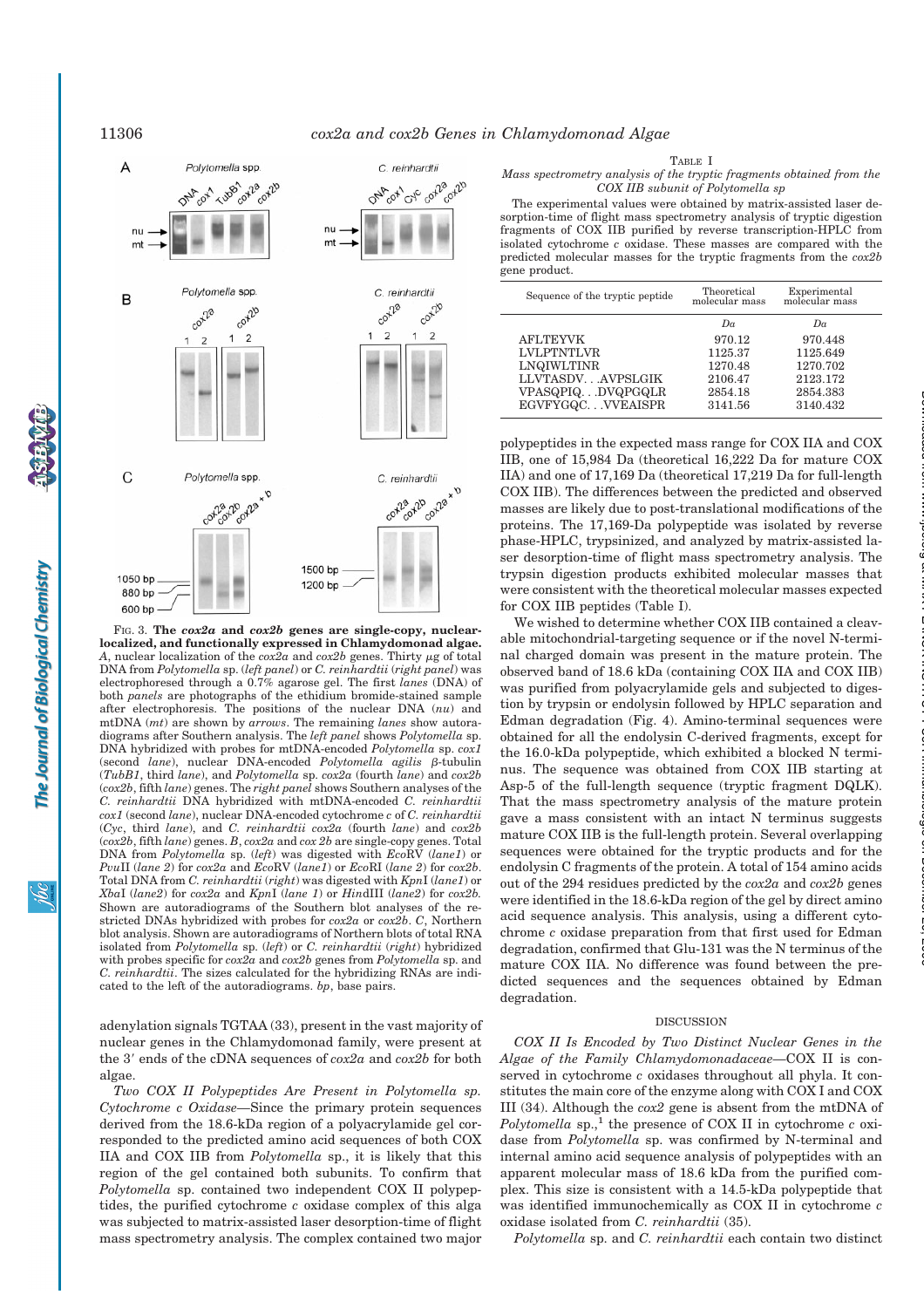N-terminal region of the Ps-COX II subunit (encoded by the cox2a gene);

EAPVAWQLGFQDSATSQAQAAFDLHHDIFFFLLNTVVL  $\verb|VFYFLYHIATK|^{L}FHYTK^{l}QALPEK^{l}LTHHTAIEVIWTVIPTII| \\$ VVLIAIPSLTLVYAIDSHNDK<sup>I</sup>PGLTVK<sup>I</sup>VIGR<sup>I</sup>QWYWSYE  $MHDHLQHK^{L}LLDADR^{L}LVALE K^{L}TITK$ 

C-terminal region of the Ps-COX II subunit (encoded by the cox2b gene):

 $MSADK^{L}DQLK^{L}EQLK^{L}ASPSFR^{L}AELK^{L}DK^{L}K^{L}AALLSK^{L}VPA$ SQPIQYNFDSYMVTDVQPGQLR<sup>L</sup>MLEVDER<sup>L</sup>LVLPTNTL VRLLVTASDVIHSWAVPSLGIK<sup>Į</sup> MDAIPGR<sup>I</sup>LNQIWLTIN  $R$ <sup>+</sup> $E$ **G**VFYGQCSEICGANHSFMPIVVEAISPR<sup>1</sup>AFLTEYV

# $K^{\downarrow}K^{\downarrow}W$ 10

FIG. 4. **Protein sequence analysis of the COX IIA and COX IIB polypeptides of** *Polytomella* **sp.** Shown are the amino acid sequences of COX IIA and COX IIB. The polypeptides present in the region of the polyacrylamide gel (containing COX IIA and COX IIB) were isolated and subjected to digestion by trypsin or endolysin, HPLC separation, and Edman degradation. The N-terminal sequences were obtained for the endolysin C-derived fragments and tryptic digestion products of the proteins. The amino acids directly identified by these amino acid sequence analyses are in *bold italic* characters. The regions identified by N-terminal Edman degradation analysis of the 18.6-kDa region of the polyacrylamide gel are *boxed*. A total of 154 amino acids out of the 294 amino acids were identified in this analysis. No difference was found between the predicted sequences and the sequences obtained by Edman degradation.

nuclear genes that encode two COX II homologs. *cox2a* encodes a protein, COX IIA, corresponding to the N-terminal half of a canonical COX II. *cox2b* encodes a protein, COX IIB, corresponding to the C-terminal half of a canonical COX II. The *cox2a* and *cox2b* genes from *Polytomella* sp. and *C. reinhardtii* were shown to be nuclear-localized by Southern hybridization analyses. These genes also displayed other features typical of nuclear genes in Chlamydomonad algae: a biased codon usage, introns in the genomic sequences, and a TGTAA polyadenylation signal.

COX IIA and IIB were unresolved by SDS-polyacrylamide gel electrophoresis and migrated with an apparent molecular mass of 18.6 kDa. Mass spectrometry and reverse phase HPLC analyses confirmed that distinct COX IIA and IIB proteins existed in the purified cytochrome *c* oxidase of *Polytomella* sp. The COX IIB polypeptide may have a blocked N terminus (MSADKDQL), since only the major N-terminal sequence EAPVAWQLGF of COX IIA was detected by direct N-terminal sequence analysis of the 18.6-kDa polypeptide.

*COX IIA and IIB Have Been Adapted to Facilitate Import into Mitochondria—*Most nuclear-encoded mitochondrial proteins contain a mitochondrial targeting sequence that directs the import of the protein into mitochondria. Such sequences have been identified in the nuclear-encoded *cox2* genes from cowpea (7) and soybean (8). The predicted full-length COX IIA proteins each has a mitochondrial targeting sequence of 130 amino acids, since the amino acid sequence obtained for the mature *Polytomella* sp. COX IIA commences at Glu-131 of the predicted polypeptide. These sequences are 37% identical (Fig. 2). The COX III proteins from these organisms also contain unusually  $\log(>100 \text{ amino acids})$  mitochondrial-targeting sequences (14). It is possible that during import into mitochondria the targeting sequences may act as chaperones for the import of the COX subunits and the assembly of the enzyme complex. Alternatively, after cleavage they may be maintained as components of the cytochrome *c* oxidase complex, as was observed with the targeting sequence of the Rieske subunit of beef heart mitochondrial cytochrome  $bc_1$  complex (36).

In contrast to COX IIA, the COX IIB proteins lack a canonical, cleavable, mitochondrial-targeting sequence, since the COX IIB sequence was obtained starting at Asp-5 of the fulllength sequence (Fig. 4). Additionally, mass spectrometry analysis of the mature protein gave a mass consistent with an intact N terminus. However, the N-terminal 43 amino acids in both predicted COX IIB proteins show no similarity with other known COX II sequences and contains a high density of charged residues. The numerous negatively charged amino acids are not consistent with a mitochondrial-targeting sequence, normally characterized by a paucity of acidic residues and abundance of basic residues (37). It is possible that the 43-amino acid stretch may function as a noncleavable mitochondrial-targeting sequence. The N-terminal region of *Polytomella* sp. COX IIB possesses a positively charged amphiphilic  $\alpha$ -helix from position 19 to 44 with a high hydrophobic moment ( $\mu$ H ranging from 5.98 to 7.42) and a very hydrophobic face (maximum hydrophobicity ranging from 3.55 to 6.35). Similarly, the N-terminal region of *C. reinhardtii* COX IIB possesses a putative amphiphilic helix from residues 14 to 32, with  $\mu$ H ranging from 7.93 to 8.92 and a hydrophobic face (maximum hydrophobicity ranging from 4.70 to 6.44). The amphiphilicity is essential for the function of a mitochondrial targeting sequence (38). Alternatively, there may be no conventional N-terminal, cleavable mitochondrial targeting sequence, as in eukaryotic cytochrome *c.* Like COX IIB, cytochrome *c* is imported into the inner membrane space, but a minimum length of N-terminal region rather than a specific sequence is necessary for efficient mitochondrial import (39).

The highest average hydrophobicity over 60–80 amino acids of a polypeptide chain (termed mesohydrophobicity, or *meso*H) along with the maximum local hydrophobicity  $(**H**)$  of likely transmembrane segments are useful indicators of the likelihood that a protein could be imported into the mitochondrion (23). Both *Polytomella* sp. and *C. reinhardtii* mature COX IIA proteins, despite their two transmembrane domains, exhibited  $\langle H \rangle$  and *meso*H patterns significantly lower than mtDNAencoded COX II polypeptides from other organisms but still higher than most proteins imported into mitochondria (data not shown). The nuclear-encoded COX II proteins from legumes were also less hydrophobic than their mtDNA-encoded counterparts and more similar to the COX IIA proteins of the Chlamydomonad algae.

The low hydrophobicity parameters exhibited by the COX IIB proteins may also facilitate their import into mitochondria. These proteins contain no transmembrane stretches, exhibit very low \$H% and *meso*H values, and are predicted to be imported readily into mitochondria (data not shown).

*Assembly of COX IIA and COX IIB in Cytochrome c Oxidase—*The normal COX II subunit exhibits two transmembrane stretches and a hydrophilic region containing the consensus copper binding site. We predict that the two mature Chlamydomonad COX II polypeptides would assemble to give a heterodimeric COX II with an overall structure similar to that determined by x-ray crystallography of the bacterial and mammalian monomeric COX II subunits (28, 40).

Hydropathy profile analysis predicted two transmembrane stretches for the COX IIA polypeptides from both algae (data not shown), similar to conventional COX II proteins. In addition, both contain a C-terminal 20-amino acid region that has a high density of charged amino acids and is not homologous to known COX II proteins. The two COX IIB polypeptides contain a 42-amino acid extension at their N terminus that also exhibat MAX PLANCK INSTITUT FUeR Immunbiologie on December 20, 2006 www.jbc.org Downloaded from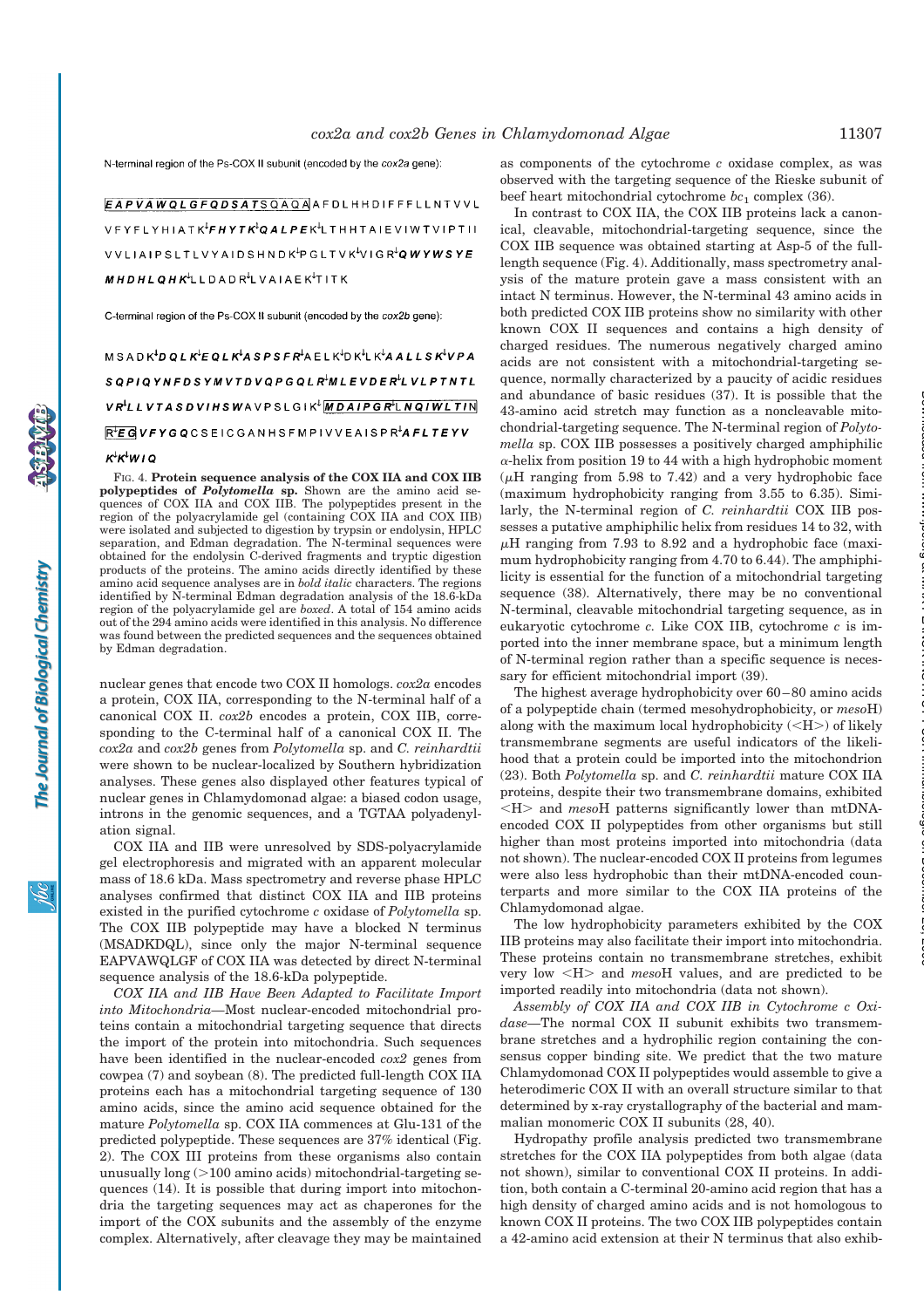The Journal of Biological Chemistry



**form the heterodimeric COX II of Chlamydomonad algae.** A three-dimensional structure of *Polytomella* sp. COX IIA and COX IIB was modeled with SWISS-MODEL based upon the three-dimensional structure of COX II from the bovine enzyme (28). This model proposes an interaction between the unique COX IIA C-terminal domain and the highly charged COX IIB N-terminal domain. We hypothesize that the loop formed by the interaction of the N-terminal and C-terminal extensions is important for the proper assembly of the two COX II subunits in cytochrome *c* oxidase in the mitochondrial inner membrane.

its a high density of charged amino acids and that is also not homologous to known COX II proteins. We propose that the C-terminal extension of COX IIA interacts with the N-terminal extension of the COX IIB protein. This interaction may stabilize the two COX II subunits in the cytochrome *c* oxidase complex (Fig. 5). According to this model, the extra loop formed by the interaction of the N-terminal and C-terminal extensions is topologically distant from the site of interaction of soluble cytochrome *c* with the COX IIB subunit.

*Evolutionary Considerations—*The transfer of *cox2* genes from the mitochondria to the nucleus in the Chlamydomonad algae satisfies many of the criteria proposed by Brennicke *et al*. (41) and Claros *et al*. (42) for this event: acquisition of a region encoding a mitochondrial-targeting sequence (at least for *cox2a*), altered codon usage, acquisition of a polyadenylation signal, and diminished \$H% and *meso*H of the protein products. In addition, any mitochondrial *cox2* genes that presumably existed have been eliminated, suggesting that this transfer occurred early in evolution.

There are several precedents for mitochondrial genes being

split into two. The mitochondrial *nad1* genes of *Tetrahymena pyriformis* and *Paramecium aurelia* (43) and rapeseed mitochondrial gene encoding a homologue of the bacterial protein Ccl1 (44) have also been divided into two independently transcribed reading frames, although retained on the mtDNA.

It is possible that in some organisms the transfer of *cox2a* and *cox2b* to the nucleus is ongoing, as in some legumes, or has been arrested at an intermediate stage. *cox1*, *cox2*, and *cox3* were present in the mtDNA of the Chlorophycean alga *Scenedesmus obliquus* (45, 46). However, the *cox2* gene was truncated and was predicted to be a pseudogene. The putative *Scenedesmus* COX II protein exhibits high similarity with COX IIA from *Polytomella* sp. and *C. reinhardtii* (Fig. 2), although it lacks a mitochondrial-targeting sequence, as would be expected for a mtDNA-encoded protein. The C-terminal region of the *Scenedesmus* COX II is also similar to the unique C-terminal regions of COX IIA of *Polytomella* sp. and *C. reinhardtii*. We suggest that the mitochondrial *cox2* gene from *S. obliquus* is likely to be an active *cox2a* gene and that the missing fragment of the gene (*i.e. cox2b*) has been transferred to the nucleus.

The gene content and fragmentation pattern of the ribosomal RNA genes on the mtDNA of *S. obliquus* suggest that this mitochondrial genome represents an intermediate stage between the *Prototheca*-like green algae and the *Chlamydomonas*-like green algae (45). *S. obliquus* may represent a stage of green algal evolution in which the *cox2b* gene (encoding for a highly hydrophilic polypeptide) has been transferred to the nucleus, whereas the *cox2a* gene (encoding a more hydrophobic polypeptide) is retained in the mitochondrial genome. Since the mitochondrial genetic code of *S. obliquus* has diverged from the standard genetic code (45, 46), it is likely that the *cox2a* gene has been retained on the mtDNA since it could not be functionally transferred to the nucleus in its current form. We hypothesize that two independent *cox2a* and *cox2b* genes existed in the mitochondrial genome of the common ancestor of Chlamydomonad algae and that these genes were transferred from the mitochondria to the nucleus before the separation of the colorless genera of *Polytomella* from the main photosynthetic lineage of *Chlamydomonas*.

The functional transfer of intact *cox2* genes to the nucleus has been reported in detail for members of the legume subfamily Papilionoideae (7, 8, 9). Our analysis of the Chlamydomonad *cox2a* and *cox2b* genes suggests that the division of the mitochondrial *cox2* gene into two nuclear genes that encode two independent proteins is an evolutionary event unrelated to the functional gene transfer of intact mitochondrial *cox2* genes to the nucleus in some legumes.

A number of organisms, particularly protists, have mitochondrial genomes that lack the *cox2* gene, including the apicomplexan protozoan *Plasmodium falciparum* (47) and the Chlorophyte alga *Pedinomonas minor* (1), whose mtDNA has been sequenced. It is likely that these organisms have transferred their *cox2* genes to the nucleus and that, in the green alga *P. minor*, this has also involved the transfer of *cox2a* and *cox2b* to the nucleus. Further analyses of such organisms will determine whether the process outlined here has an evolutionary lineage outside of the Chlorophyta.

The present work highlights a novel strategy utilized by some Chlorophyte algae that allowed functional transfer of a mitochondrial gene to the nucleus. This strategy has allowed the functional transfer to the nucleus of a mitochondrial gene encoding an essential, hydrophobic subunit of a crucial respiratory complex. It is remarkable that a protein with such specific functional requirements (*e.g.* a cytochrome *c* docking site, binding site for metals involved in catalysis) should have